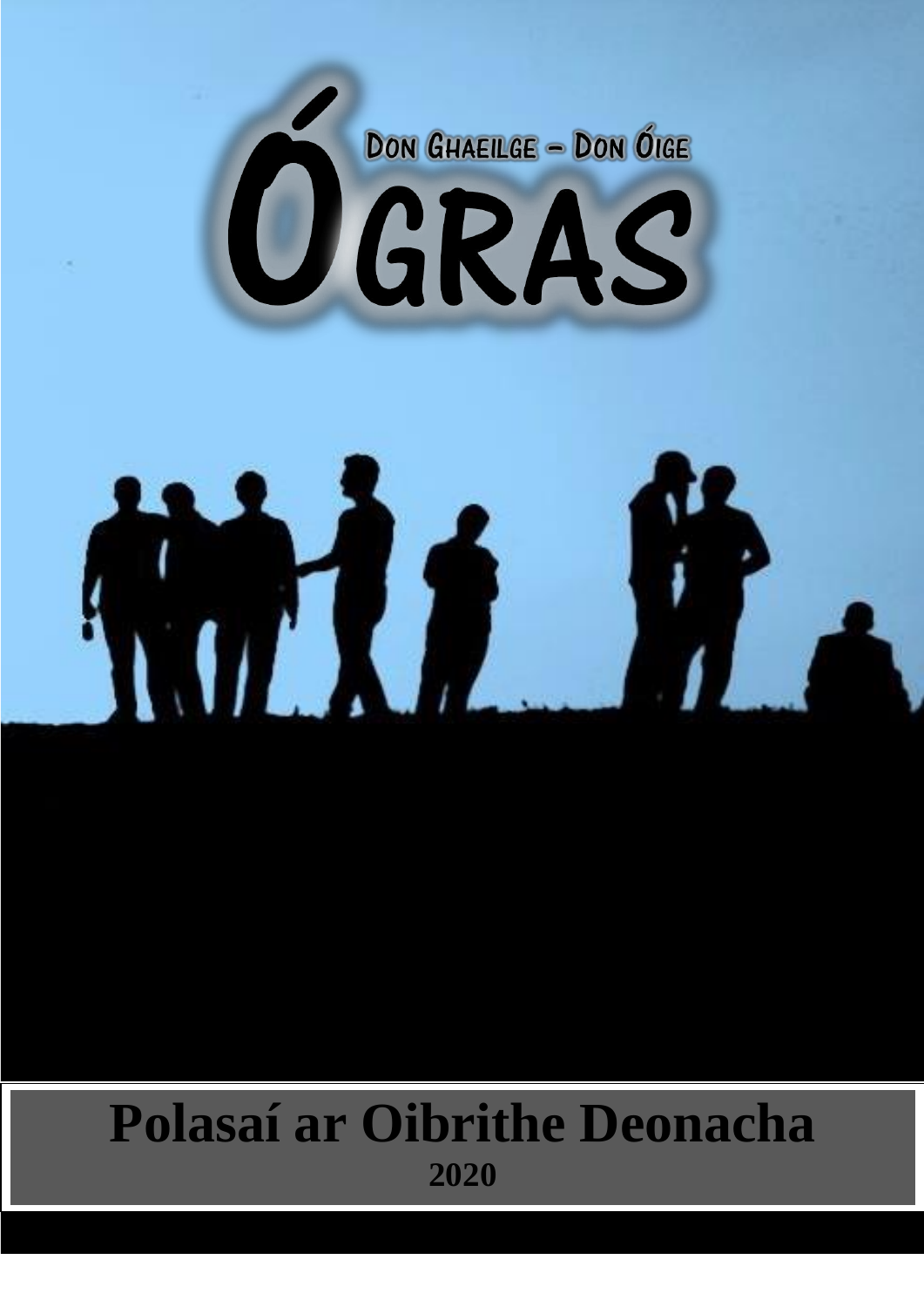#### **Ráiteas Polasaí**

Tá Ógras tiomanta do sheirbhís ghairmiúil agus éifeachtúil a chur ar fáil i dtacú le saorálaíocht i gclubanna agus gníomhaíochtaí óige Gaeilge.

Aithnímid gur gá dúinn oibrithe deonacha a chuimsiú inár gcuid oibre ar mhaithe lenár spriocanna a bhaint amach. Tá sé riachtanach chomh maith go gcuirfimid samhail dea- chleachtais i mbainistíocht oibrithe deonacha i láthair. Féachaimid ar oibrithe deonacha mar acmhainn luachmhar agus spreagaimid iad le bheith páirteach ar gach leibhéal den eagraíocht agus sna gníomhaíochtaí cuí go léir. Tá sé mar aidhm againn oiliúint, tacaíocht agus maoirseacht a chur ar fáil dár n-oibrithe deonacha chomh fada agus is féidir linn, agus gníomhú go tapa agus go cothrom má bhíonn fadhbanna ann. Beidh Gaeilge riachtanach in aon earcaíocht d'Oibrithe Deonacha a dhéanfar don eagraíocht. Cuirfear spreagadh agus tacaíocht ar fáil d'oibrithe deonacha gur mian leo teacht i dtír ar theanga na heagraíochta. Is mór againn an tsaorálaíocht toisc na tairbhí uathúla a bhaineann léi, amhail an sampla a léiríonn sí do dhaoine óga, an bealach a thógann sí pobail atá níos láidre agus na dearcaí agus scileanna éagsúla a thugann sí le chéile in Ógras. Is léiriú é ár bpolasaí ar an gcuspóir agus na luachanna seo. Le linn á gcuid oibre leis an eagraíocht níor chóir d'oibrithe deonacha tuairimí a nochtadh a bhaineann le conspóideacha polaitíochta, ciníochas, creidimh nó idéolaíochta.

#### **Treoirlínte Nósanna Imeachta**

#### **Cuspóir an doiciméid**

Is é cuspóir an doiciméid inmheánaigh seo ná treoir a chur ar fáil ar gach gné den tsaorálaíocht ag Ógras. Ní hionann é agus conradh ceangailteach. Cuireann sé le polasaithe agus nósanna imeachta eile de chuid Ógras, agus leis an sainmhíniú atá againn ar shaorálaíocht, ár ráiteas misin agus ár mbonn luachanna. Baineann na nósanna imeachta seo le gach oibrí deonach neamhthofa a dhéanann tascanna ar son agus faoi stiúir Ógras.

#### **1. Freagracht**

Tá Stiúrthóir Ógras freagrach as cinntiú go gcuirtear an polasaí agus na nósanna imeachta sa doiciméad seo i bhfeidhm go héifeachtúil agus go héifeachtach. Táthar ag súil leis go n-éascóidh gach ball foirne agus oibrí deonach eile (comhaltaí deonacha an choiste bainistíochta san áireamh) an próiseas seo.

#### **2. Cáilitheacht**

Déanfaidh Ógras machnamh ar ghlacadh le duine ar bith mar oibrí deonach. Ach ní mór do dhaoine a bheith in ann tiomantas d'aidhmeanna na heagraíochta a léiriú agus tá an seans ann nach dtabharfar post dó/di ach amháin má tá a riachtanais mar oibrithe deonacha i gcomhréir le riachtanais na heagraíochta. Ní ghlacfar le duine ar bith a bhfuil coimhlint leasa aige/aici le réimse ar bith den eagraíocht mar oibrí deonach.

#### **3. Sainmhíniú**

Is ionann oibrí deonach agus duine a thugann a c(h)uid ama, scileanna agus seirbhíse go saor faoi stiúir agus le comhaontú Ógras, ach nach mbíonn á íoc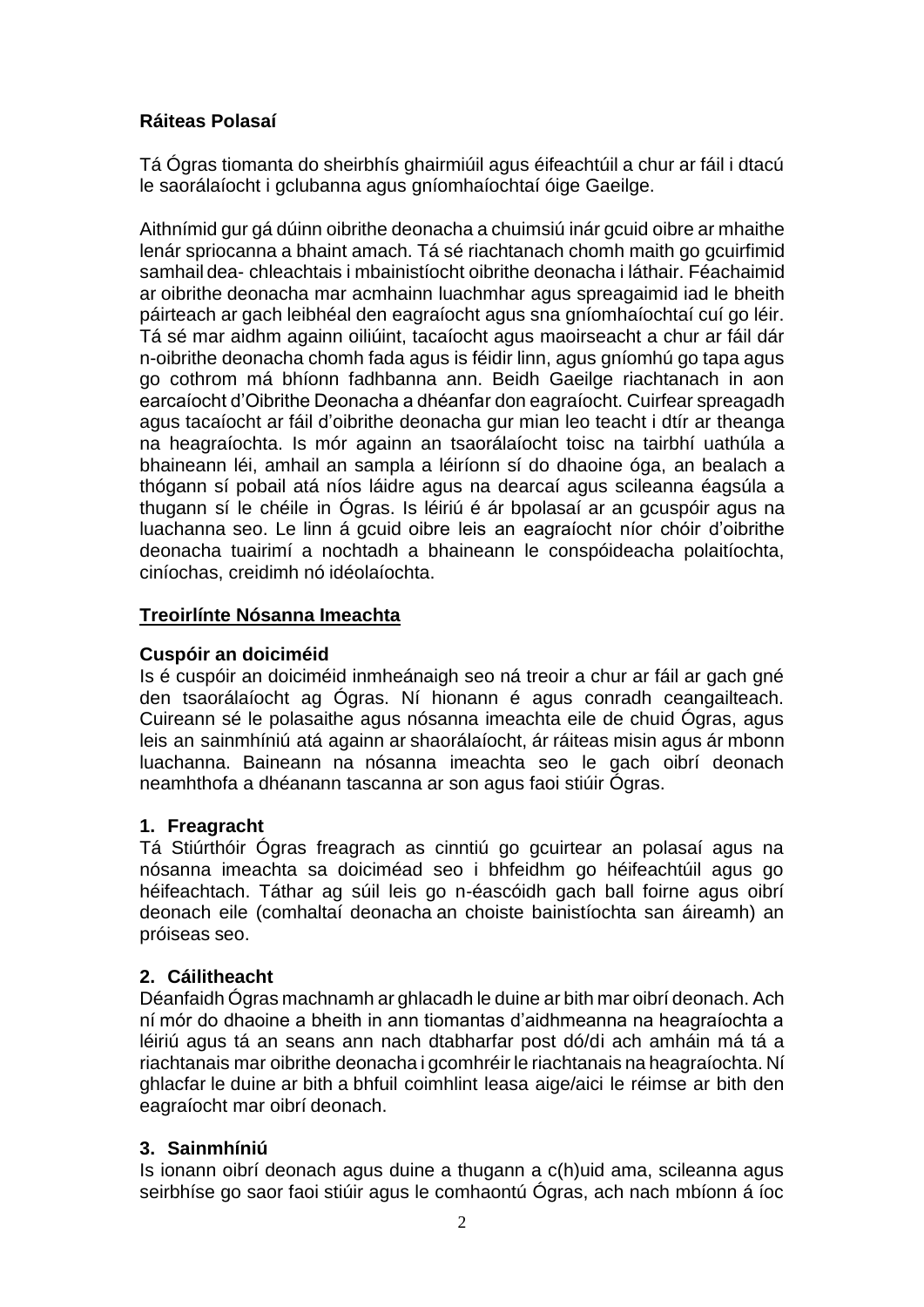agus nach mbíonn ag súil le híocaíocht ach an oiread. Tugtar "Ceannairí" ar na daoine sin a bhíonn ag obair le daoine óga san eagraíocht.

#### **4. Caidreamh leis an bhfoireann íoctha (pé áit a mbíonn sé bainteach)**

Ceaptar oibrithe deonacha chun cumas na foirne íoctha a fheabhsú, seachas dul ina n- áit. Os a choinne sin, ní ghlacann Ógras le seirbhísí a bhfoirne íoctha mar oibrithe deonacha. Bunaítear róil shoiléire chun difreáil a dhéanamh idir an fhoireann íoctha agus oibrithe deonacha, ar mhaithe le caidreamh atá tairbheach go frithpháirteach agus comhlántach a chothú.

#### **5. Dálaí oibre**

Caitear le hoibrithe deonacha mar bhaill iomlána d'fhoireann Ógras. Caitear chomh cothrom agus cóir leo is a chaitear leis an bhfoireann íoctha agus bíonn siad san áireamh i bhfeidhmeanna agus próisis chinnteoireachta na heagraíochta, pé áit ar féidir.

#### **6. Amanna oibre**

Déanann Stiúrthóir Ógras agus an t-oibrí deonach idirbheartaíocht ar na hamanna oibre agus bíonn siad chomh solúbtha is a ligeann na tascanna dóibh a bheith. Ní bhítear ag súil leis riamh go mbeadh an tiomantas deonach ama mar an gcéanna le sceideal ama na foirne lánaimseartha íoctha, ach d'fhéadfaí deacrachtaí eagraíochtúla a chruthú má bhítear as láthair gan choinne. Nuair a bhíonn siad ag súil le bheith as láthair, ba chóir d'oibrithe deonacha an club/eagraíocht a chur ar an eolas chomh luath agus is féidir, ionas gur féidir socruithe eile a dhéanamh.

#### **7. Iompraíocht chuí**

Bítear ag súil leis go n-oibreoidh oibrithe deonacha de réir pholasaithe agus nósanna imeachta Ógras, agus go gcloífidh siad lena n-éiteas. Agus iad mar ionadaithe de chuid na heagraíochta, tá siad freagrach as íomhá dhearfach d'Ógras a chur os comhair an tsaoil mhóir.

#### **8. Ionadaíocht ar son Ógras**

Caithfidh oibrithe deonacha cead a fháil roimh ré ó Stiúrthóir Ógras sula ndéanfaidh siad rud ar bith a d'fhéadfadh tionchar a imirt ar an eagraíocht. Cuimsíonn sé seo, gan a bheith teoranta do, ráitis do na meáin chumarsáide, comhthionscnaimh le comhlachtaí eile, agus comhaontuithe a bhaineann le hoibleagáidí conarthacha nó airgeadais.

#### **9. Rúndacht**

Tá meas ag Ógras ar cheart príobháideachais agus rúndachta oibrithe deonacha. Ar an gcaoi chéanna, tá oibrithe deonacha freagrach as eolas pribhléideach a bhíonn nochta dóibh fad is a bhíonn siad mar oibrithe deonacha ag Ógras a choinneáil faoi rún.

#### **10.Taifid**

Stórálfar eolas pearsanta faoi oibrithe deonacha, tiocfar air agus coinneofar é i gcomhréir le riachtanais na reachtaíochta baintí.

#### **11.Seirbhís faoi rogha Ógras**

Bíonn seirbhís dheonach ar bith faoi rogha Ógras. Tá cead ag Ógras cinneadh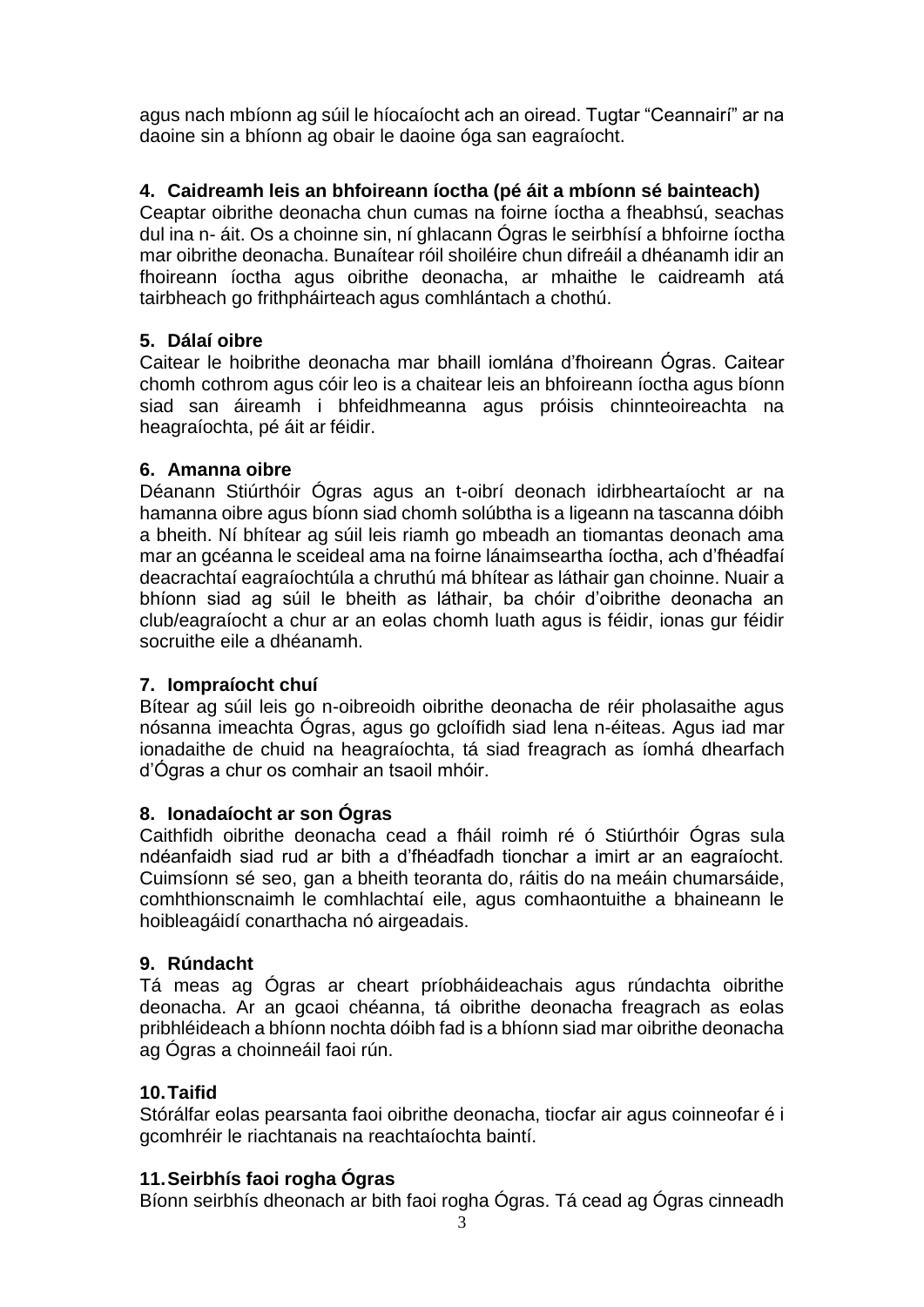a dhéanamh deireadh a chur le caidreamh an oibrí dheonaigh leis an eagraíocht. Ar an gcaoi chéanna, tá cead ag oibrithe deonacha cinneadh a dhéanamh deireadh a chur lena gcaidreamh le hÓgras. Ba chóir fógra faoin leithéid de chinntí a chur in iúl chomh luath agus is féidir, agus i scríbhinn más féidir, nó i bhfoirm ríomhphost.

# **Earcaíocht**

#### **1. Cur síos ar róil agus sonraíochtaí daoine**

Ar nós na foirne íoctha, caithfidh oibrithe deonacha cur síos soiléir agus cruinn a fháil ar na tascanna agus freagrachtaí is gá dóibh a chomhlíonadh. Sular féidir oibrí deonach a cheapadh nó earcaíocht a dhéanamh, ní mór cur síos ar ról a fhorbairt do gach deis dheonach. Caithfidh go gcuimseoidh sé seo teideal an róil mar oibrí deonach, dátaí tosaithe agus críochnaithe, uaireanta agus áit oibre, ainm an mhaoirseora agus tascanna is gá a chur i gcrích. Is ceadmhach an cur síos ar an ról a athrú trí chomhaontú leis an oibrí deonach agus le Stiúrthóir Ógras. Ní mór cóip den leagan deiridh a thabhairt don oibrí deonach. Ní mór do chur síos ar an ról teorainn ama a shainiú (tréimhse nach faide ná bliain amháin) le haghaidh rannpháirtíocht dheonach agus déanfar athbhreithniú agus nuashonrú orthu ina dhiaidh seo, más cuí.

#### **2. Ról an oibrí dheonaigh san earcaíocht**

Spreagtar oibrithe deonacha le hoibrithe deonacha eile a earcú go háitiúil i gcomhairle leis an bhfoireann. Ní mór do gach oibrí deonach nua dul trí na nósanna imeachta earcaíochta agus roghnúcháin. Tá cead ag oibrithe deonacha forbairt club nua a stiúradh chomh maith i gceantar áirithe mar chuid de phlean eagraíochtúil níos leithne.

#### **3. Comhionannas**

Bíonn Ógras ag iarraidh éagsúlacht an phobail ina mbíonn siad ag obair a léiriú agus ba chóir fáilte a chur roimh an éagsúlacht seo, chomh maith le meas a léiriú uirthi agus í a spreagadh. Beidh gach duine óg agus fásta páirteach ar bhonn an duine atá ann/inti, beag beann ar a gcúlra nó stádas eile agus tá comhdheiseanna ar fáil dóibh a bheith páirteach go cuí in Ógras.

Tá rún daingean ag Ógras a chinntiú ná ndéanfar leatrom ar aon duine ar bhonn aon cheann de na hábhar seo, lena n-áirítear:

- Inscne
- Stádas Pósta
- Stádas Teaghlaigh
- Treoshuíomh Gnéis
- Creideamh
- Aois
- Cine
- Ball den Luch Siúil
- Mí chumas
- Tuairimí Polaitiúil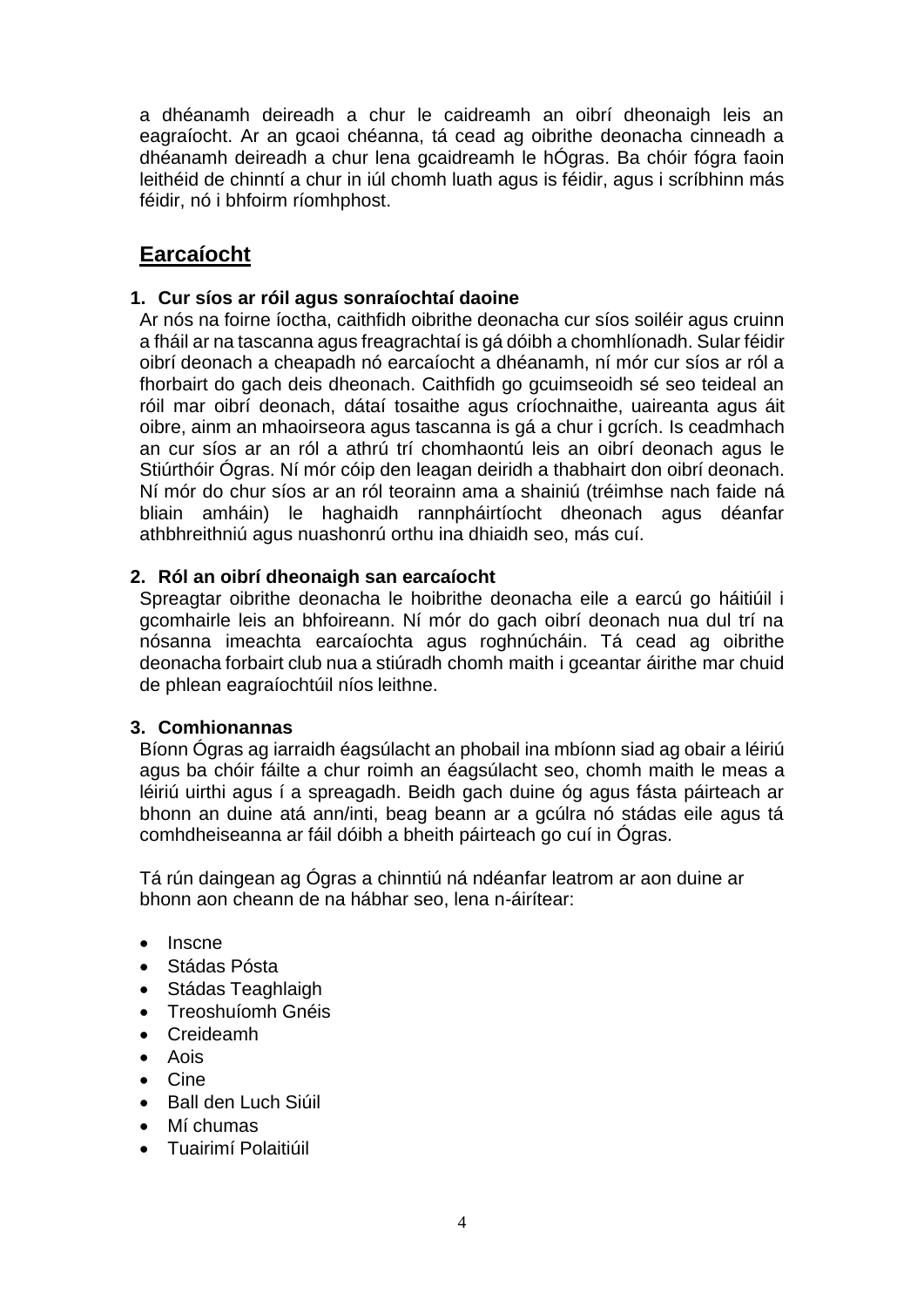#### **4. Iarratais**

Earcaíonn an eagraíocht oibrithe deonacha go forghníomhach trí bhealaí poiblíochta atá oiriúnach do na róil is gá a líonadh. Tá cead ag oibrithe deonacha féideartha iarratas a chur isteach gan iarraidh chomh maith. Earcaítear oibrithe deonacha i gcomhréir le polasaí comhdheiseanna Ógras. Ní mór do gach oibrí deonach foirm iarratais a chomhlánú.

Is gá do gach iarrthóir dhul faoi réamhscrúdú an Gharda Síochana & toradh sásúil a bheith bainte amach acu sula féidir leo tosnú mar cheannaire le hÓgras.

#### **5. Agallaimh**

Tugtar cuireadh d'iarratasóirí a bheith i láthair le haghaidh comhrá neamhfhoirmiúil le duine den fhoireann chun an tsuim atá aige/aici sa ról agus a (h)oiriúnacht dó a dheimhniú. Coinnítear taifid scríofa ar gach agallamh.

#### **6. Seiceálacha oiriúnachta**

Glactar le teistiméireachtaí i gcónaí. Má bhíonn sé de dhíth ar an ról, déantar seiceáil sláinte (meabhrach agus coirp) chomh maith. D'fhéadfaí seiceálacha eile a dhéanamh chomh maith (mar shampla, cáilíochtaí gairmiúla a dheimhniú). Tugtar rabhadh d'oibrithe deonacha roimh ré i gcónaí faoin intinn atá ann na seiceálacha seo a dhéanamh. Má dhiúltaíonn siad cead agus murar féidir leo cúis inghlactha a thabhairt, ní thabharfar post dóibh.

#### **7. Ceapachán**

Ní dhéantar ceapacháin fhoirmiúla ach tar éis don chur síos ar an ról a bheith socraithe agus gach seiceáil riachtanach a bheith glactha. Ní dhéantar sannacháin ar bith ach amháin más féidir freastal ar riachtanais an oibrí dheonaigh agus mhaoirseoir an oibrí dheonaigh.

#### **8. Oibrithe Deonacha Óga**

Séard is ceannaire óg na duine óg idir 15 bliain d'aois agus faoi 18 mbliana d'aois atá ag tacú leis an cheannaire fásta agus ag obair faoi stiúir an cheannaire fásta. Níor chóir an club a fhágáil riamh faoi stiúir ceannairí óga.

Is gá d'Ógras ceannairí óga atá 16-17 bliain d'aois a chur faoi ghrinnfhiosrúcháin le cead óna dtuismitheoirí.

Aithníonn Ógras na róil éagsúla agus ilghnéitheacha a bhíonn ag daoine óga in eagraíochtaí óige sa lá atá inniu ann agus sa tsochaí i gcoitinne. Chomh maith leis sin, aithníonn Ógras na ceisteanna speisialta agus leithleacha a bhíonn i gceist le teagmháil le daoine óga (go háirithe faoi 18 mbliana), agus cinnteoidh siad cur i bhfeidhm na struchtúr riachtanach chun an duine óg agus an eagraíocht a chosaint araon. Cuimseoidh sé seo doiciméid riachtanacha ar bith, lena n-áirítear toiliú tuismitheora agus maoirseacht agus tacaíocht chuí daoine fásta faoi na Treoirlínte bainteacha um Chosaint Leanaí.

# **Oiliúint**

#### **1. Insealbhú**

Déantar gach oibrí deonach a insealbhú nuair a thosaíonn siad obair dheonach ag Ógras. Is ionann seo agus tús eolais ginearálta ar an eagraíocht, chomh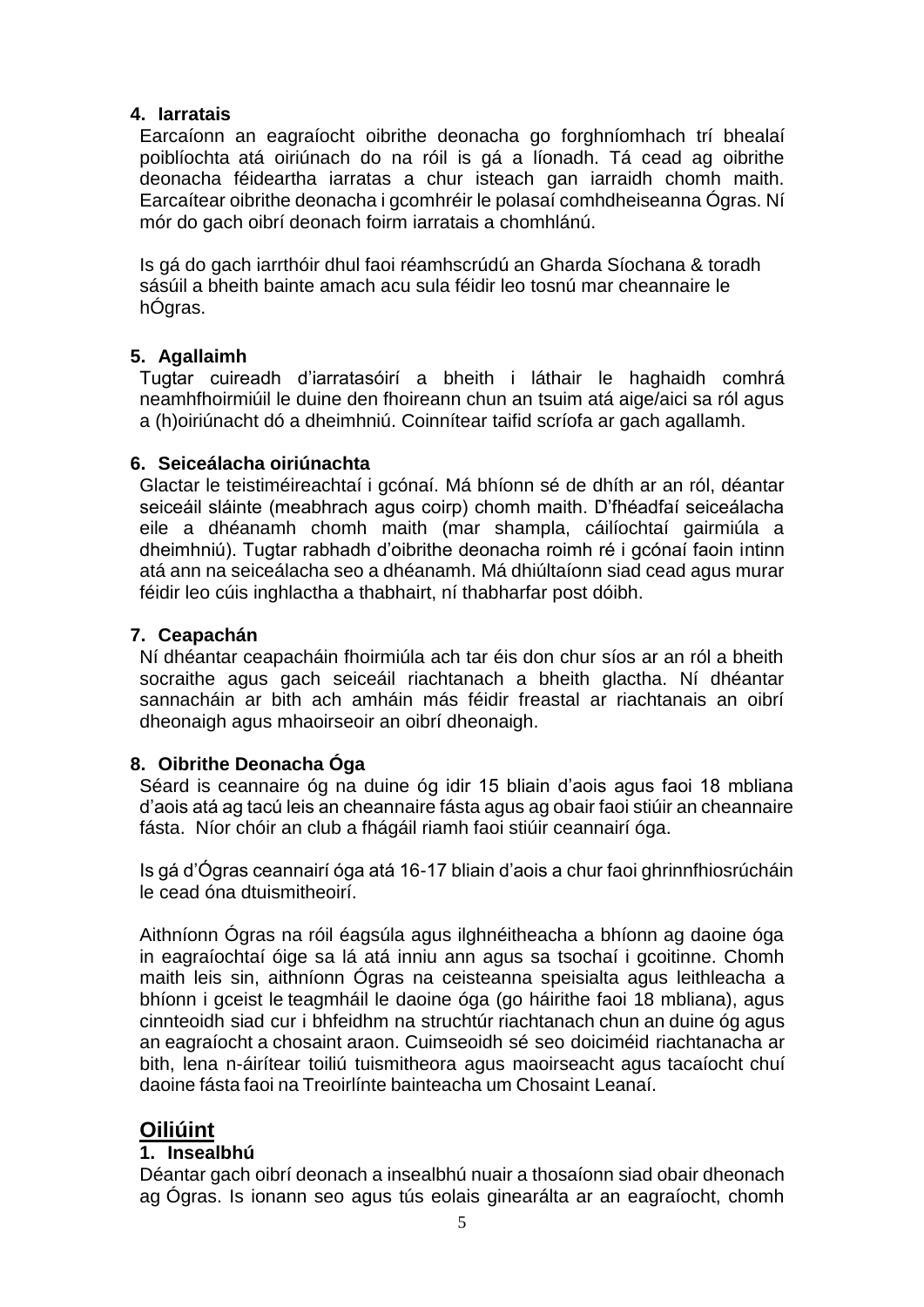maith le treoshuíomh ar leith ar chuspóirí agus riachtanais an róil atá aige/aici mar oibrí deonach. Cuimsíonn sé seo, gan a bheith teoranta do, oiliúint insealbhaithe d'oibrithe deonacha nua, ina gcumhdaítear cosaint leanaí, árachas, sláinte agus sábháilteacht, gníomhaíochtaí agus smaointe, oiliúint roghnach cinnirí, agus oiliúint bhreise atá bunaithe ar riachtanais ar leith, amhail iompraíocht dhúshlánach agus ceardlanna cluichí. Is gá do gach oibrí deonach an Cúrsa Cosaint Leanaí le Tusla – Childrean First E-Learning Programme a dhéanamh agus cóip den teastas a chur ar aghaidh chuig Ard-Oifig Ógras. Is féidir le d'Oifigeach Forbartha Réigiúnach tuilleadh eolais a sholáthar ar an oiliúint atá ar fáil i do cheantar féin. Déanfaidh Ógras a ndícheall a chinntiú gur féidir teacht go héasca ar na seisiúin eolais agus go mbeidh siad chomh bainteach agus is féidir le riachtanais, de réir mar is cuí. Déanfar athbhreithniú tréimhsiúil ar an bpolasaí oiliúna seo agus déanfar measúnú ar gach clár oiliúna.

#### **2. Oiliúint i rith an phoist**

Cuirtear oiliúint tosaigh agus leanúnach i rith an phoist ar oibrithe deonacha ionas go mbeidh an t-eolas agus na scileanna riachtanacha acu chun a dtascanna a chur i gcrích go maith. Ní mór don oiliúint a bheith cuí d'éilimh an phoist agus cumas an oibrí dheonaigh.

#### **3. Oiliúint bhreise**

Spreagtar oibrithe deonacha go gníomhach chun cúrsaí oiliúna, seimineáir, comhdhálacha agus mar sin de a dhéanmh, a chabhródh leo a róil a chur i gcrích ar bhealach níos fearr agus a chuideodh lena bhforbairt phearsanta a aithint. Ní mór do Stiúrthóir Ógras cead a thabhairt dá leithéid d'oiliúint a bheith déanta saor in aisce, agus ní dhéanfar seo ach sa chás go bhfuil go leor airgid ar fáil. Tugtar tosaíocht d'oibrithe deonacha atá ann le fada agus do dhaoine ar beag an oiliúint atá curtha orthu go dtí sin. Is féidir le hÓgras cúrsaí ar leith a cheapadh chomh maith agus iad bunaithe ar riachtanais atá aitheanta ag oibrithe deonacha nó ag an bhfoireann.

#### **4. Eolas oiliúna**

Má íocann Ógras as oiliúint bhreise, is leis an eagraíocht cúrsa nó ábhair ar bith eile agus ní mór iad a chomhdú in oifig Ógras. Ní mór do gach oibrí deonach tuairisc ghearr a thabhairt isteach ina ndéantar cur síos ar ábhar agus úsáideacht an chúrsa nó an chruinnithe ar freastalaíodh air. Caithfear eolas oiliúna a dháileadh ar dhaoine bainteacha san eagraíocht.

# **Maoirseacht**

#### **1. Línte cumarsáide**

Ba chóir go n-oibreodh na línte cumarsáide sa dá threo agus ba chóir go mbeidís ann go foirmiúil agus go neamhfhoirmiúil. Caithfidh teacht a bheith ag oibrithe deonacha ar an eolas, meamraim, ábhair agus cruinnithe cuí go léir a bhaineann lena bpoist. Ní mór dul i gcomhairle le hoibrithe deonacha ar gach cinneadh a rachadh i bhfeidhm go suntasach ar a gcás mar oibrithe deonacha.

#### **2. Maoirseoirí**

Caithfidh maoirseoir atá aitheanta go soiléir a bheith ag gach oibrí deonach,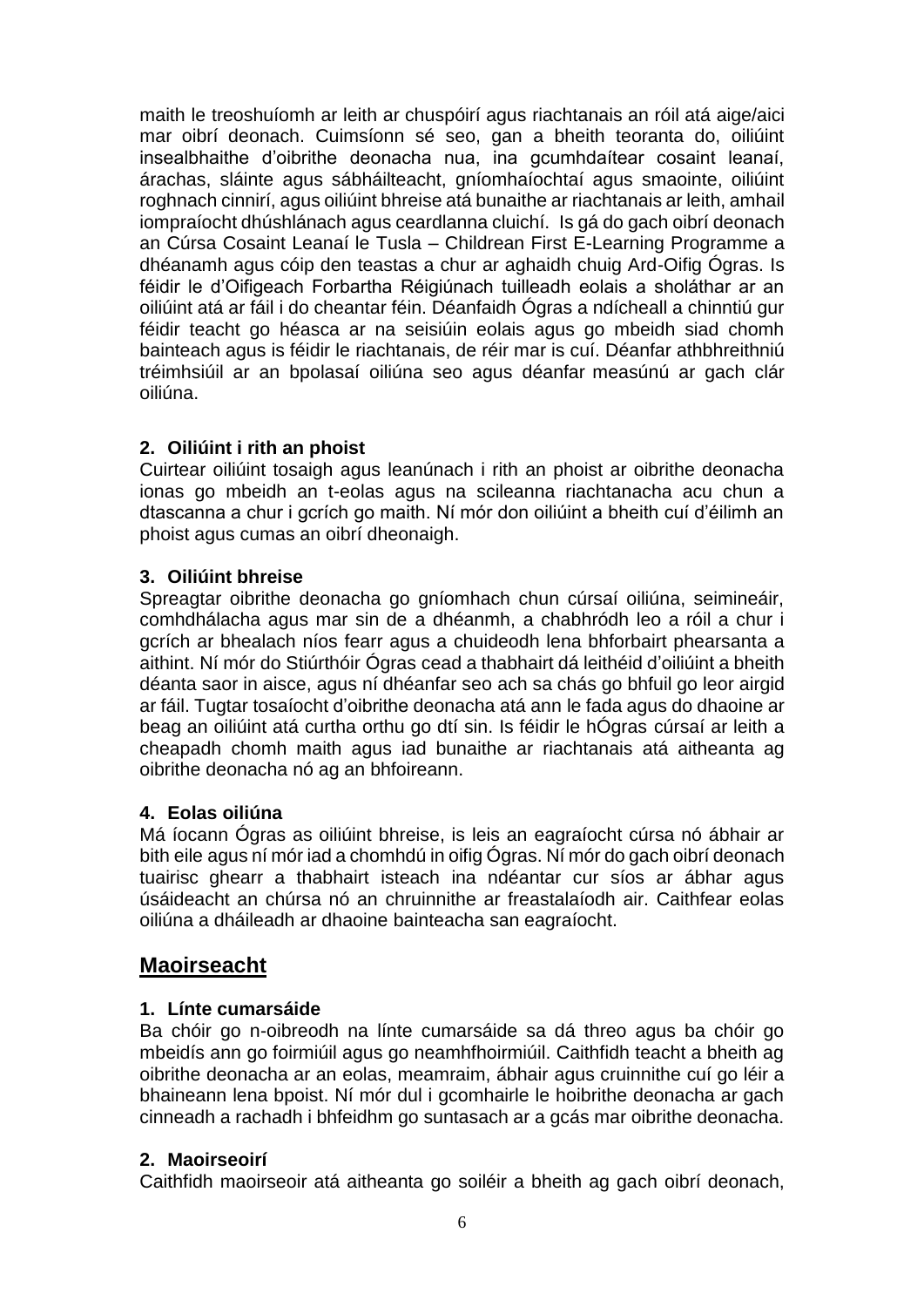agus é/í freagrach as bainistíocht an duine dheonaigh sin ó lá go lá. Is gnách go nglacann Stiúrthóir Ógras le ról an mhaoirseora, ach cuirtear oiliúint ar agus tugtar treoir do gach ball foirne ar an gcaoi le hoibrithe deonacha a chur san áireamh go héifeachtach in obair na heagraíochta.

#### **3. Gníomh ceartaitheach**

Is ceadmhach gníomh ceartaitheach a dhéanamh tar éis seisiúin mheasúnachta, más cuí. Samplaí a bheadh i gceist ná eagrú oiliúna le haghaidh riachtanas aitheanta oiliúna, athshannadh oibrí dheonaigh, nó briseadh an duine dheonaigh as a p(h)ost.

#### **4. Oibrí deonach a bhriseadh as a p(h)ost**

D'fhéadfaí oibrithe deonacha nach gcloíonn le rialacha na heagraíochta nó a dteipeann orthu a gcúram mar oibrithe deonacha a chur i gcrích go sásúil a bhriseadh as a bpoist. Ní chuirfear deireadh i scríbhinn le rannpháirtíocht oibrí dheonaigh ar bith go dtí go mbeidh deis ag an oibrí deonach sin na fáthanna leis an mbriseadh sin a phlé lena m(h)aoirseoir. Ar na boinn ar ar féidir oibrí a bhriseadh as a p(h)ost, d'fhéadfadh na nithe seo a leanas a bheith i gceist, gan a bheith teoranta dóibh: mí-iompar tromchúiseach, bheith faoi thionchar drugaí (alcól san áireamh), goid, mí-úsáid trealaimh agus ábhar, caitheamh go míúsáideach le cliaint agus oibrithe eile, sárú rúndachta, teip cloí le polasaithe agus nósanna imeachta Ógras agus teip dualgais a chomhlíonadh go caighdeán sásúil.

#### **5. Buarthaí agus gearáin**

Mura bhfuil oibrithe deonacha sásta go bhfuil ceisteanna a bhaineann lena saorálaíocht á láimhseáil go cuí, tá siad i dteideal athbhreithniú ar a mbuarthaí ag an mBord Stiúrtha. Pléifidh an Bord Stiúrtha an cheist chomh luath agus is féidir tar éis do ghearán scríofa a bheith faighte, agus déanfaidh siad an gníomh cuí. Is é cathaoirleach an choiste stiúrtha a dhéanfaidh an cinneadh deiridh.

#### **6. Agallaimh fágála**

Cibe áit ar féidir, cuirtear oibrithe deonacha ar bith atá ag fágáil na heagraíochta faoi agallamh fágála neamhfhoirmiúil, toisc go bhfuil deireadh tagtha le tréimhse a dtionscadail, nó toisc iad a bheith ag imeacht ar chúis eile. Is gnách agallaimh a dhéanamh le hiar-mhaoirseoir an oibrí dheonaigh agus coinnítear taifid orthu. Bachóir go bhfaigheadh an seisiún amach cén fáth a bhfuil an t-oibrí deonach ag imeacht, conas a bhí an t-eispéireas aige/aici mar oibrí deonach agus cé na moltaí atá aige/aici chun modh oibrithe na heagraíochta a fheabhsú. Ba chóir do gach oibrí deonach fógra a thabhairt don chlub agus don eagraíocht roimh dóibh éirigh as á bpost.

#### **Tacaíocht agus Aitheantas**

#### **1. Tacaíocht**

Féachann Ógras leis an tacaíocht chuí a chur ar fáil chun oibrithe deonacha a spreagadh agus a chumasú chun cion oibre fiúntach a dhéanamh agus tairbhí suntasacha a fháil ón obair dheonach a dhéanann siad. Bíonn tacaíocht mar chuid de na seisiúin rialta mhaoirseachta agus cuireann sí seo suíomh sábháilte ar fáil d'oibrithe deonacha inar féidir leo iad féin a chur in iúl,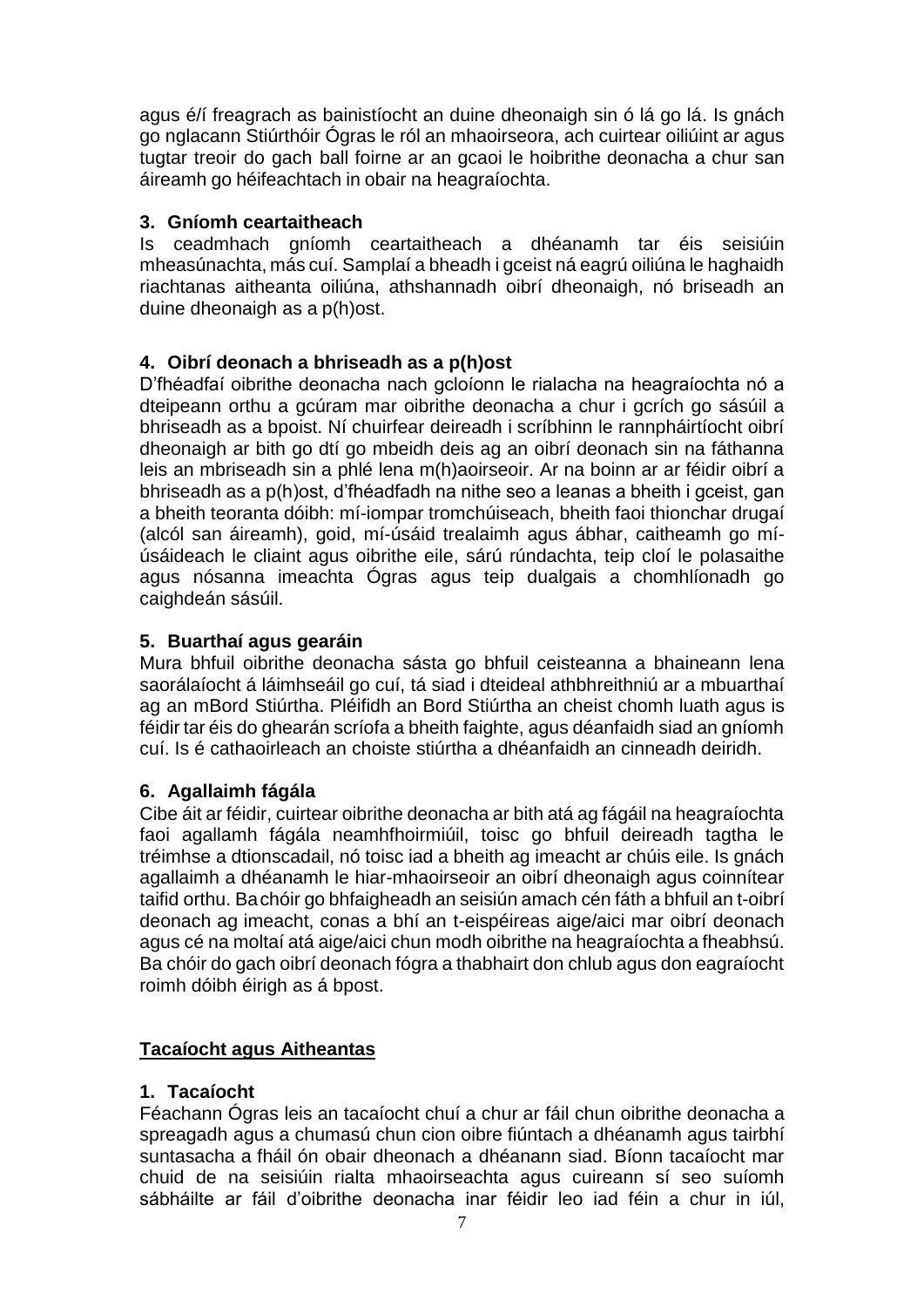scaoileadh lena racht agus plé a dhéanamh ar an gcaoi a mbraitheann siad faoin tsaorálaíocht. Déanfaidh Stiúrthóir Ógras iarracht i gcónaí a bheith ar fáil d'oibrithe deonacha a bhfuil tacaíocht de dhíth orthu i réimsí eile atá ag dul i bhfeidhm ar a gcuid oibre. Féachann Ógras le háiseanna, trealamh agus acmhainní imleora agus cuí a chur ar fáil chun oibrithe deonacha a chumasú chun a róil a chur i gcrích.

#### **2. Duine teagmhála**

Beidh ball foirne ag tacú le gach oibrí deonach, chun é/í a threorú agus chun comhairle a chur air/uirthi ina ról agus beidh teacht rialta aige/aici ar an duine sin.

#### **3. Aitheantas**

Cuireann oibrithe deonacha seirbhís ar leith ar fáil d'Ógras agus is deacair tairbhí na seirbhíse sin a thomhas. Tá sé ríthábhachtach go n-aithnítear a niarrachtaí agus go dtugtar luaíocht dóibh. Tá foireann Ógras freagrach as buíochas a ghabháil le gach oibrí deonach go neamhfhoirmiúil agus go rialta as an gcion oibre luachmhar a dhéanann siad don eagraíocht. Tá Stiúrthóir Ógras freagrach as cinntiú go léirítear aitheantas níos foirmiúla dóibh ag amanna tábhachtacha áirithe.

#### **4. Speansais**

Tugann oibrithe deonacha a gcuid ama agus scileanna saor in aisce, mar sin tá sé riachtanach go dtairgfeadh Ógras aisíocaíocht speansas ar bith as póca a d'fhéadfadh a bheith tabhaithe ag oibrithe deonacha agus obair dheonach ar siúl acu ar son na heagraíochta. Níor chóir ligean do chostais na saorálaíochta daoine ar bheagán ioncaim a dhíspreagadh riamh. Bíonn rátaí reatha agus nósanna imeachta chun speansais a éileamh socraithe ag an mBord Stiúrtha agus bíonn siad curtha in iúl do na hoibrithe deonacha go léir. Is gá admhálacha a chur ar fáil ar mhaithe le haisíocaíocht speansas a fháil. Tá sé inghlactha go ndéanfaidh an club nó Ógras costas peitreal a aisíoc le ceannairí as ucht taisteal chuig imeachtaí an chlub/eagraíocht. Ní chumhdaítear cúram leanaí agus caillteanas tuillimh.

#### **5. Árachas**

Bíonn árachas curtha ar fáil ag Ógras chun gach oibrí deonach a bhíonn ag obair ar son agus faoi stiúir na heagraíochta a chumhdach. Tugtar eolas do gach oibrí deonach faoin árachas dliteanais phoiblí a chuirtear ar fáil trí bhallraíocht in Ógras.

#### **6. Sláinte agus Sábháilteacht**

Ní mór d'oibrithe deonacha Ógras a bheith cúramach chun a sábháilteacht féin agus sábháilteacht na ndaoine óga a mbíonn siad ag obair leo a chinntiú. Ba chóir cóipeanna de nósanna imeachta bainteacha eagraíochtúla sláinte agus sábháilteachta a chur arfáil d'oibrithe deonacha agus an tacaíocht agus oiliúint chuí a bheith curtha ar fáil dóibh chomh maith.

#### **7. Cosaint leanaí agus polasaithe eile**

Tá polasaithe ag Ógras ar chosaint leanaí, dea-chleachtas in obair le daoine óga, Tobac, Alcól agus Drugaí, Comhtháthú agus ábhair eile is gá do gach oibrí deonach fásta a chur i bhfeidhm.